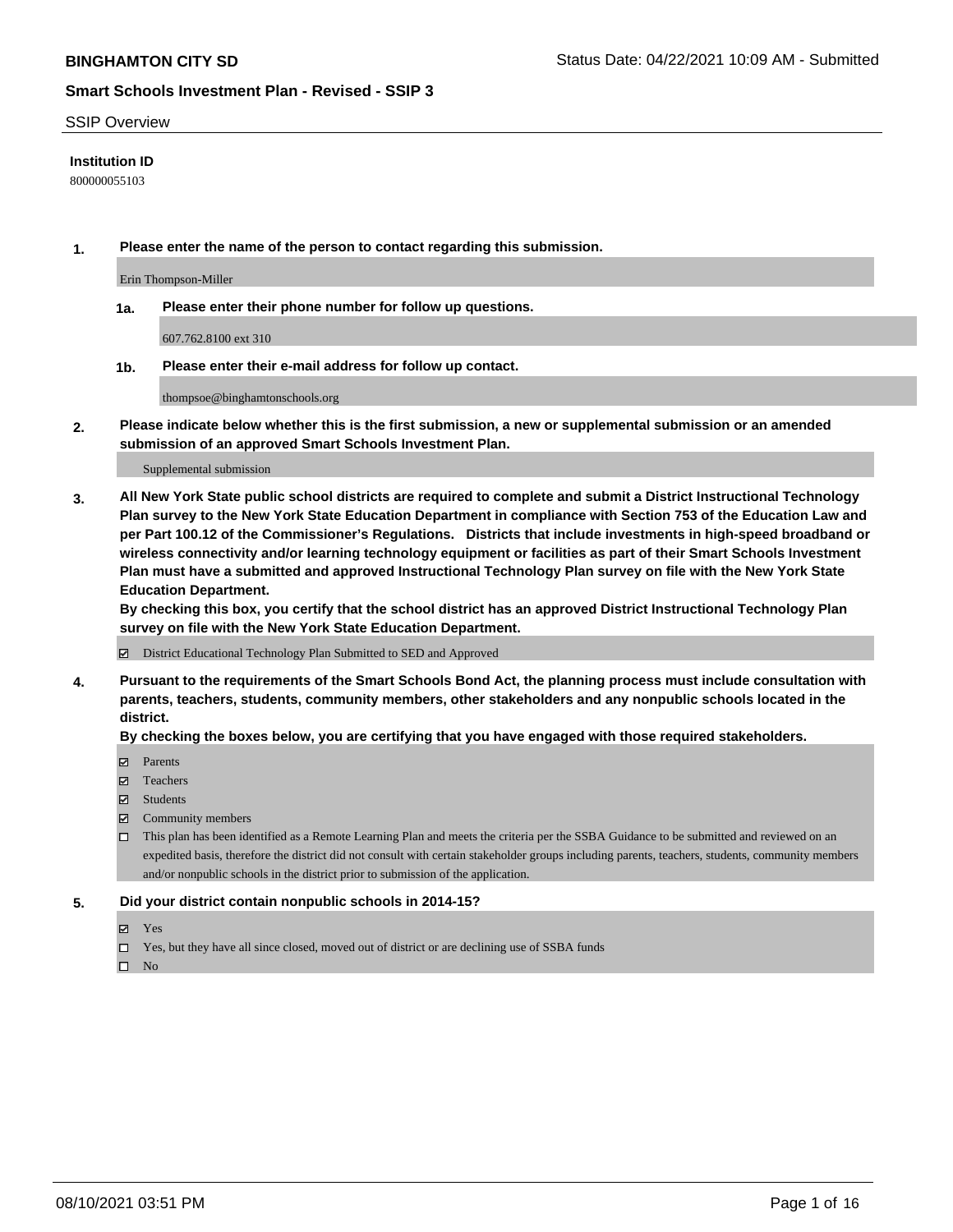#### SSIP Overview

**6. Certify that the following required steps have taken place by checking the boxes below:**

- The district developed and the school board approved a preliminary Smart Schools Investment Plan.
- The preliminary plan was posted on the district website for at least 30 days. The district included an address to which any written comments on the plan should be sent.
- The school board conducted a hearing that enabled stakeholders to respond to the preliminary plan. This hearing may have occured as part of a normal Board meeting, but adequate notice of the event must have been provided through local media and the district website for at least two weeks prior to the meeting.
- The district prepared a final plan for school board approval and such plan has been approved by the school board.
- $\boxtimes$  The final proposed plan that has been submitted has been posted on the district's website.
- This Plan has been identified as a Remote Learning Plan and meets the criteria per the SSBA Guidance to be submitted and reviewed on an expedited basis, therefore this plan has not met certain stakeholder engagement requirements including, consulting with nonpublic schools in advance of plan submission, having the school board conduct a hearing on the plan and/or posting the plan to the district website for a minimum of 30 days. This district will post the Remote Learning Plan to the district's website upon submission of the application.
- **6a. Please upload the proposed Smart Schools Investment Plan (SSIP) that was posted on the district's website, along with any supporting materials. Note that this should be different than your recently submitted Educational Technology Survey. The Final SSIP, as approved by the School Board, should also be posted on the website and remain there during the course of the projects contained therein.**

Smart Schools Bond Act Phase III one-pager 12-9-2020.pdf

**6b. Enter the webpage address where the final Smart Schools Investment Plan is posted. The Plan should remain posted for the life of the included projects.**

http://www.binghamtonschools.org/district/district\_plans

**7. Please enter an estimate of the total number of students and staff that will benefit from this Smart Schools Investment Plan based on the cumulative projects submitted to date.**

5,200

**8. An LEA/School District may partner with one or more other LEA/School Districts to form a consortium to pool Smart Schools Bond Act funds for a project that meets all other Smart School Bond Act requirements. Each school district participating in the consortium will need to file an approved Smart Schools Investment Plan for the project and submit a signed Memorandum of Understanding that sets forth the details of the consortium including the roles of each respective district.**

 $\Box$  The district plans to participate in a consortium to partner with other school district(s) to implement a Smart Schools project.

**9. Please enter the name and 6-digit SED Code for each LEA/School District participating in the Consortium.**

| <b>Partner LEA/District</b> | <b>ISED BEDS Code</b> |
|-----------------------------|-----------------------|
| (No Response)               | (No Response)         |

**10. Please upload a signed Memorandum of Understanding with all of the participating Consortium partners.**

(No Response)

**11. Your district's Smart Schools Bond Act Allocation is:**

\$5,247,780

**12. Final 2014-15 BEDS Enrollment to calculate Nonpublic Sharing Requirement**

|            | Public Enrollment | l Nonpublic Enrollment | Total Enrollment | INonpublic Percentage |
|------------|-------------------|------------------------|------------------|-----------------------|
| Enrollment | 5.601             | 510                    | 6.111.00         | 8.35                  |

**13. This table compares each category budget total, as entered in that category's page, to the total expenditures listed in the category's expenditure table. Any discrepancies between the two must be resolved before submission.**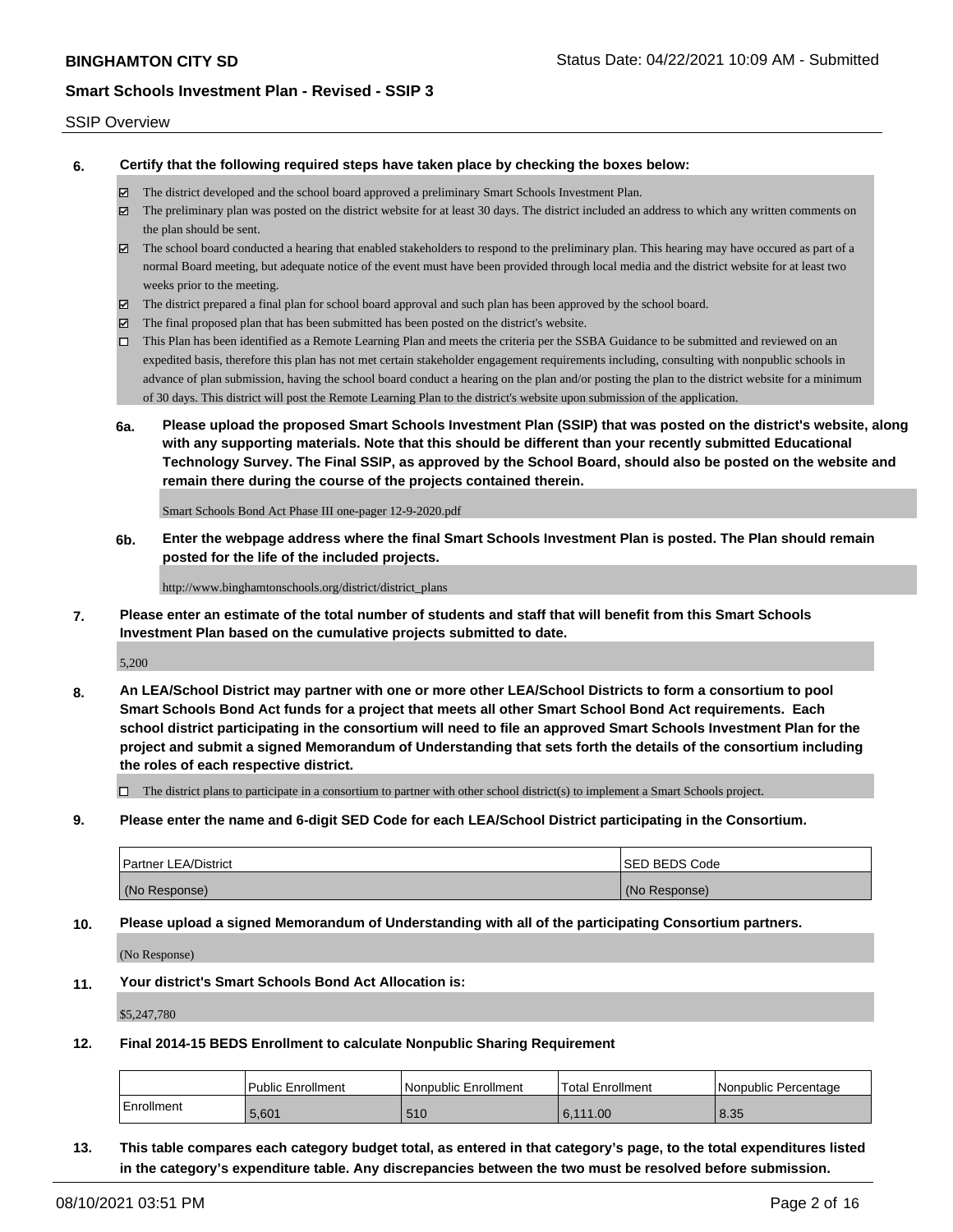# SSIP Overview

|                                            | Sub-Allocations | <b>Expenditure Totals</b> | Difference |
|--------------------------------------------|-----------------|---------------------------|------------|
| <b>School Connectivity</b>                 | 329,375.00      | 329,375.00                | 0.00       |
| Connectivity Projects for<br>Communities   | 0.00            | 0.00                      | 0.00       |
| Classroom Technology                       | 2,266,320.00    | 2,266,320.00              | 0.00       |
| Pre-Kindergarten Classrooms                | 0.00            | 0.00                      | 0.00       |
| Replace Transportable<br><b>Classrooms</b> | 0.00            | 0.00                      | 0.00       |
| <b>High-Tech Security Features</b>         | 0.00            | 0.00                      | 0.00       |
| Nonpublic Loan                             | 120,397.33      | 120,397.33                | 0.00       |
| Totals:                                    | 2,716,092       | 2,716,092                 | 0          |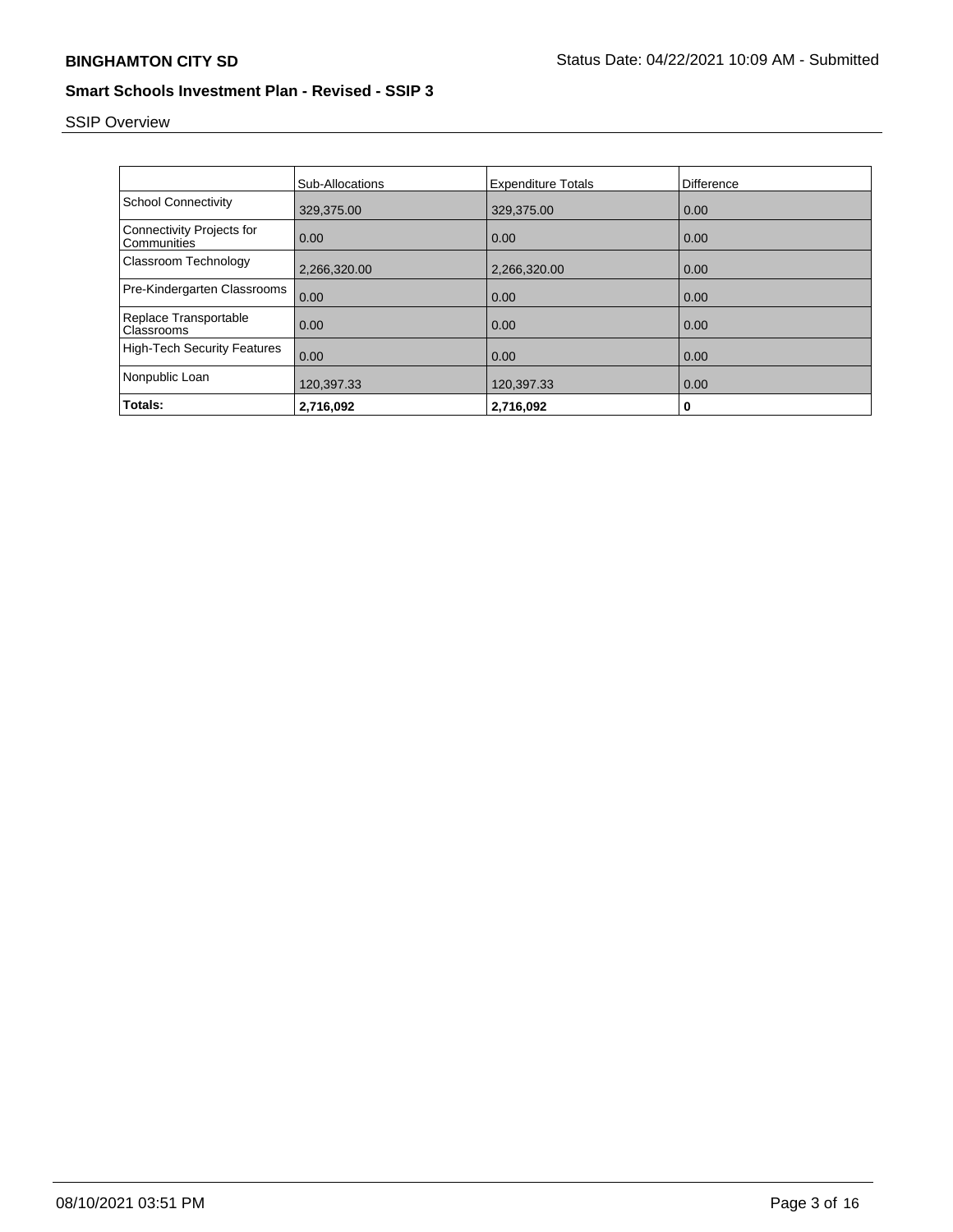School Connectivity

- **1. In order for students and faculty to receive the maximum benefit from the technology made available under the Smart Schools Bond Act, their school buildings must possess sufficient connectivity infrastructure to ensure that devices can be used during the school day. Smart Schools Investment Plans must demonstrate that:**
	- **• sufficient infrastructure that meets the Federal Communications Commission's 100 Mbps per 1,000 students standard currently exists in the buildings where new devices will be deployed, or**
	- **• is a planned use of a portion of Smart Schools Bond Act funds, or**
	- **• is under development through another funding source.**

**Smart Schools Bond Act funds used for technology infrastructure or classroom technology investments must increase the number of school buildings that meet or exceed the minimum speed standard of 100 Mbps per 1,000 students and staff within 12 months. This standard may be met on either a contracted 24/7 firm service or a "burstable" capability. If the standard is met under the burstable criteria, it must be:**

**1. Specifically codified in a service contract with a provider, and**

**2. Guaranteed to be available to all students and devices as needed, particularly during periods of high demand, such as computer-based testing (CBT) periods.**

**Please describe how your district already meets or is planning to meet this standard within 12 months of plan submission.**

We already meet the required 100 MBPS per student standard. We currently have 10,000 MBPS connection for 6000 Students.

**1a. If a district believes that it will be impossible to meet this standard within 12 months, it may apply for a waiver of this requirement, as described on the Smart Schools website. The waiver must be filed and approved by SED prior to submitting this survey.**

 $\Box$  By checking this box, you are certifying that the school district has an approved waiver of this requirement on file with the New York State Education Department.

**2. Connectivity Speed Calculator (Required). If the district currently meets the required speed, enter "Currently Met" in the last box: Expected Date When Required Speed Will be Met.**

|                  | l Number of     | Required Speed | Current Speed in | <b>Expected Speed</b> | <b>Expected Date</b>                |
|------------------|-----------------|----------------|------------------|-----------------------|-------------------------------------|
|                  | <b>Students</b> | l in Mbps      | <b>Mbps</b>      | to be Attained        | When Required                       |
|                  |                 |                |                  |                       | Within 12 Months ISpeed Will be Met |
| Calculated Speed | 5.601           | 560.10         | 10000            | 10000                 | already met                         |

**3. Describe how you intend to use Smart Schools Bond Act funds for high-speed broadband and/or wireless connectivity projects in school buildings.**

We are using this for installation of interactive TVs.

**4. Describe the linkage between the district's District Instructional Technology Plan and how the proposed projects will improve teaching and learning. (There should be a link between your response to this question and your responses to Question 1 in Section IV - NYSED Initiatives Alignment: "Explain how the district use of instructional technology will serve as a part of a comprehensive and sustained effort to support rigorous academic standards attainment and performance improvement for students."** 

**Your answer should also align with your answers to the questions in Section II - Strategic Technology Planning and the associated Action Steps in Section III - Action Plan.)**

The district is committed to expanding technology offerings in order to meet personalized learning needs. Interactive TVs allow teachers to be mobile within the classroom and still project their own screen and/or student screens to the TV. Being that we have given all students 1:1 devices, having an interactive TV projecting student work allows for a new level of engagement. It also encourages peer-to-peer feedback in a 21st century environment. The interactive portion is especially critical for our students with disabilities and our English as a New Language population.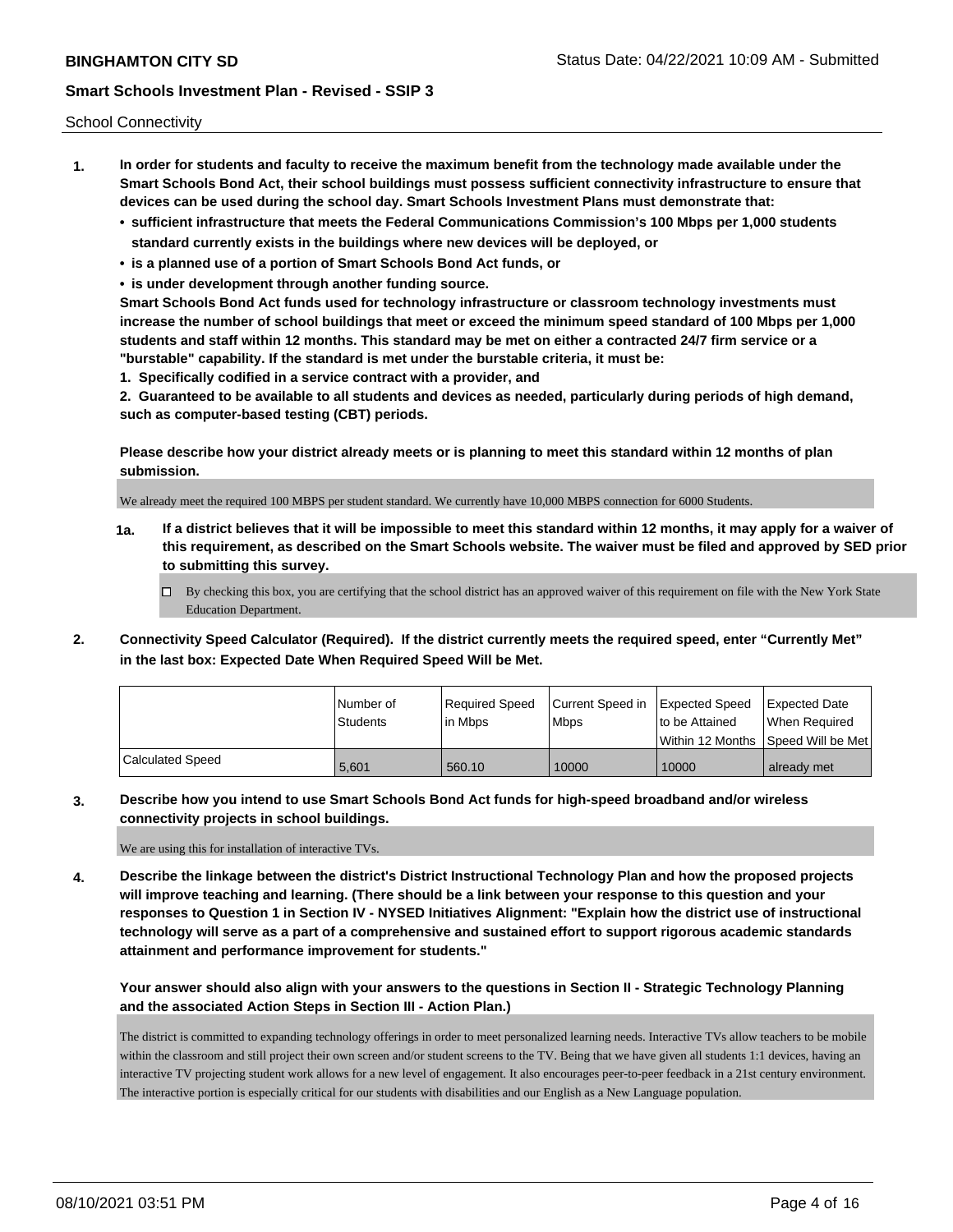School Connectivity

**5. If the district wishes to have students and staff access the Internet from wireless devices within the school building, or in close proximity to it, it must first ensure that it has a robust Wi-Fi network in place that has sufficient bandwidth to meet user demand.**

**Please describe how you have quantified this demand and how you plan to meet this demand.**

We addressed this in our SSIP 1 submission, and our capital projects. We have a robust Wi-Fi network in place for this project.

**6. Smart Schools plans with any expenditures in the School Connectivity category require a project number from the Office of Facilities Planning. Districts must submit an SSBA LOI and receive project numbers prior to submitting the SSIP. As indicated on the LOI, some projects may be eligible for a streamlined review and will not require a building permit.**

**Please indicate on a separate row each project number given to you by the Office of Facilities Planning.**

| Project Number       |  |
|----------------------|--|
| 03-02-00-01-7999-BA1 |  |

**7. Certain high-tech security and connectivity infrastructure projects may be eligible for an expedited review process as determined by the Office of Facilities Planning.**

**Was your project deemed eligible for streamlined review?**

Yes

- **7a. Districts that choose the Streamlined Review Process will be required to certify that they have reviewed all installations with their licensed architect or engineer of record and provide that person's name and license number. The licensed professional must review the products and proposed method of installation prior to implementation and review the work during and after completion in order to affirm that the work was codecompliant, if requested.**
	- I certify that I have reviewed all installations with a licensed architect or engineer of record.
- **8. Include the name and license number of the architect or engineer of record.**

| Name                 | License Number |
|----------------------|----------------|
| <b>Ashley McGraw</b> | 20958          |

**9. Public Expenditures – Loanable (Counts toward the nonpublic loan calculation)**

| Select the allowable expenditure type.      | <b>PUBLIC</b> Items to be | Quantity         | <b>Cost Per Item</b> | <b>Total Cost</b> |
|---------------------------------------------|---------------------------|------------------|----------------------|-------------------|
| Repeat to add another item under each type. | l Purchased               |                  |                      |                   |
| (No Response)                               | (No Response)             | (No<br>Response) | l (No<br>Response)   | 0.00              |
|                                             |                           | 0                | 0.00                 |                   |

#### **10. Public Expenditures – Non-Loanable (Does not count toward nonpublic loan calculation)**

| Select the allowable expenditure<br>type.<br>Repeat to add another item under<br>each type. | <b>PUBLIC</b> Items to be purchased | Quantity | Cost per Item | <b>Total Cost</b> |
|---------------------------------------------------------------------------------------------|-------------------------------------|----------|---------------|-------------------|
| Connections/Components                                                                      | <b>TV</b> Installation              | 527      | 625.00        | 329,375.00        |
|                                                                                             |                                     | 527      | 625.00        | 329,375           |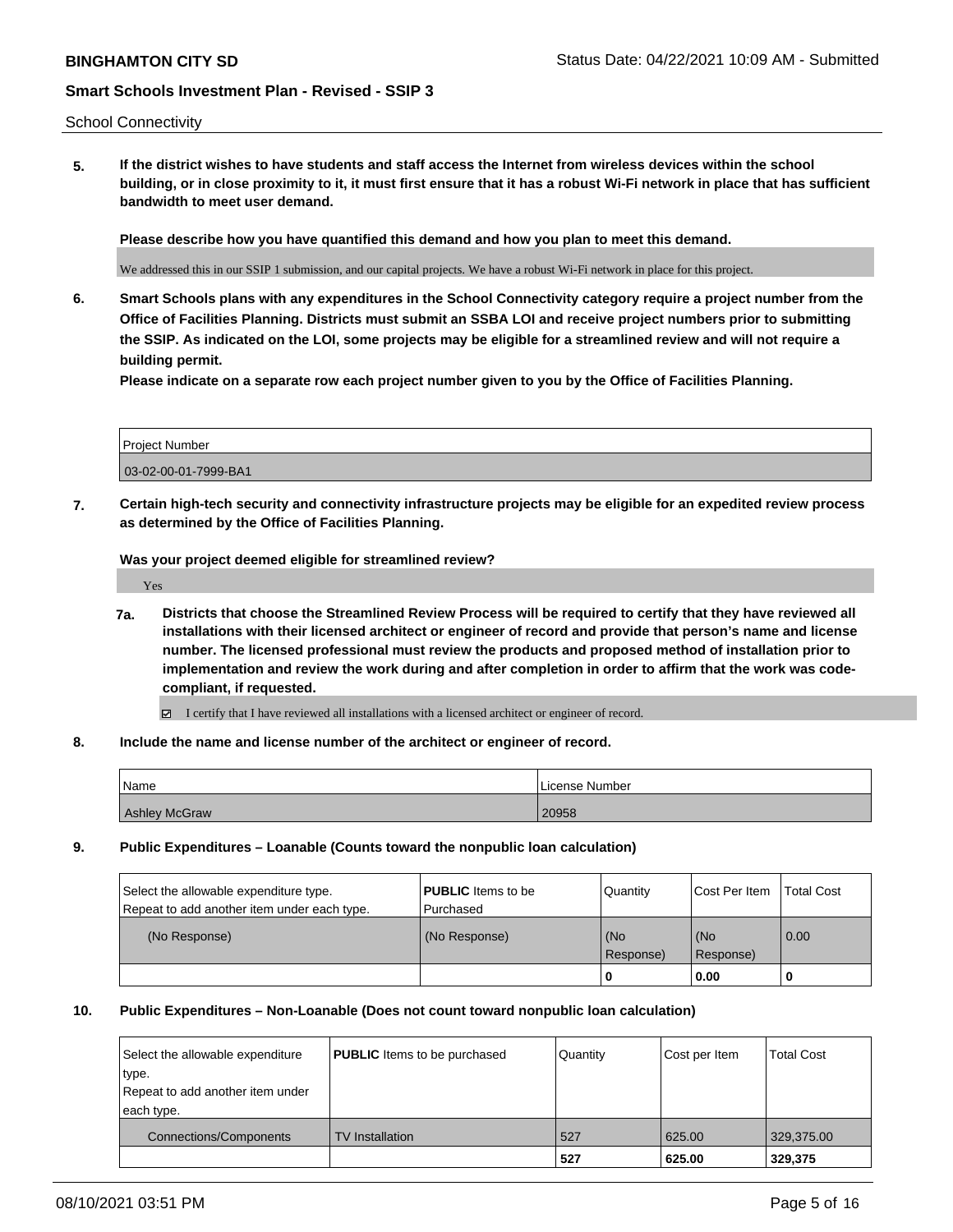School Connectivity

### **11. Final 2014-15 BEDS Enrollment to calculate Nonpublic Sharing Requirement (no changes allowed.)**

|            | Public Enrollment | Nonpublic Enrollment | <b>Total Enrollment</b> | l Nonpublic Percentage |
|------------|-------------------|----------------------|-------------------------|------------------------|
| Enrollment | 5,601             | 510                  | 6.111.00                | 8.35                   |

### **12. Total Public Budget - Loanable (Counts toward the nonpublic loan calculation)**

|                                               | <b>Public Allocations</b> | <b>Estimated Nonpublic Loan</b><br>Amount | <b>Estimated Total Sub-Allocations</b> |
|-----------------------------------------------|---------------------------|-------------------------------------------|----------------------------------------|
| Network/Access Costs                          | (No Response)             | 0.00                                      | 0.00                                   |
| School Internal Connections and<br>Components | (No Response)             | 0.00                                      | 0.00                                   |
| Other                                         | (No Response)             | 0.00                                      | 0.00                                   |
| Totals:                                       | 0.00                      |                                           | o                                      |

### **13. Total Public Budget – Non-Loanable (Does not count toward the nonpublic loan calculation)**

|                                            | Sub-          |
|--------------------------------------------|---------------|
|                                            | Allocation    |
| Network/Access Costs                       | (No Response) |
| Outside Plant Costs                        | (No Response) |
| School Internal Connections and Components | 329,375.00    |
| Professional Services                      | (No Response) |
| Testing                                    | (No Response) |
| <b>Other Upfront Costs</b>                 | (No Response) |
| <b>Other Costs</b>                         | (No Response) |
| Totals:                                    | 329,375.00    |

# **14. School Connectivity Totals**

|                          | Total Sub-Allocations |
|--------------------------|-----------------------|
| Total Loanable Items     | 0.00                  |
| Total Non-Ioanable Items | 329,375.00            |
| <b>Totals:</b>           | 329,375               |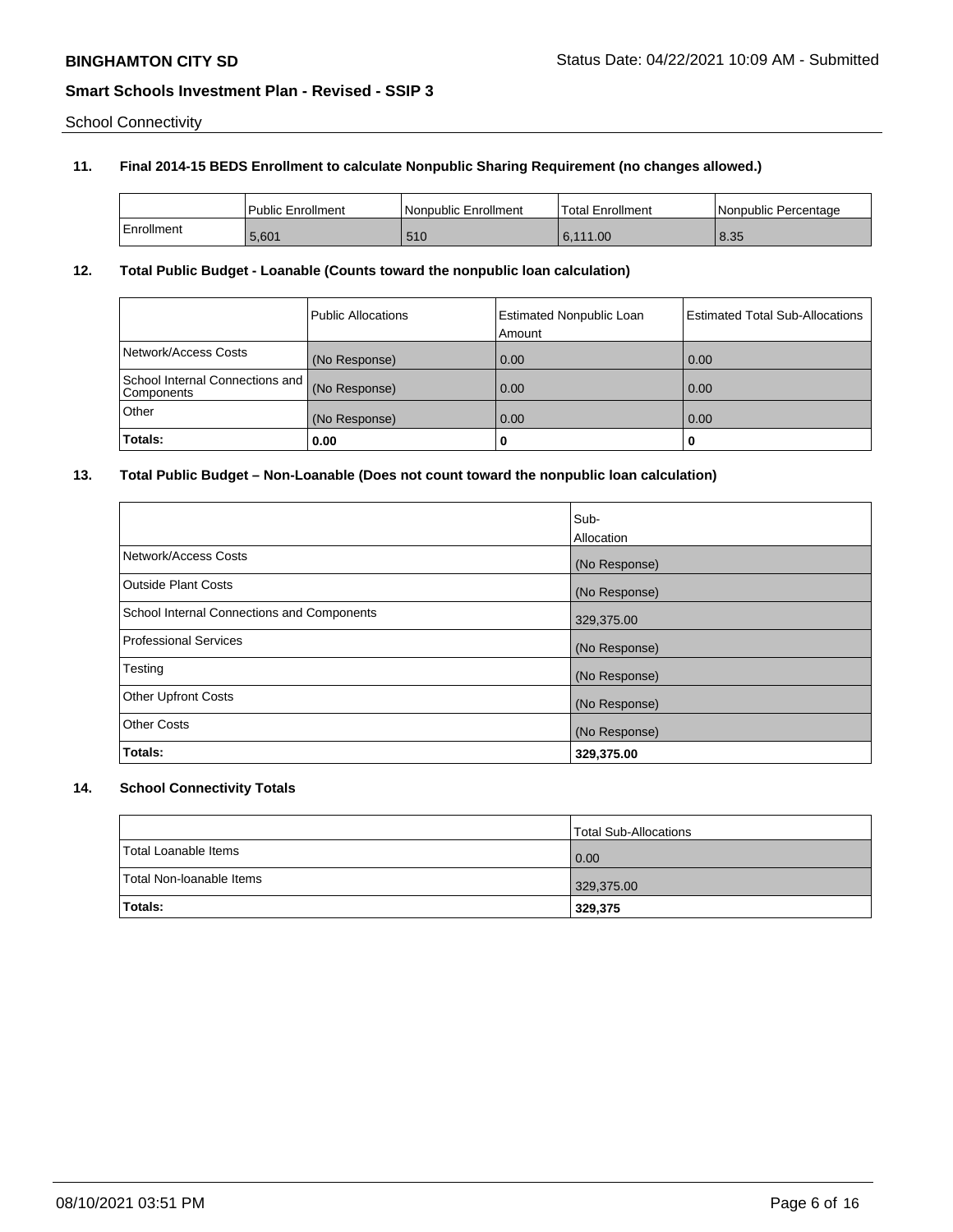Community Connectivity (Broadband and Wireless)

**1. Describe how you intend to use Smart Schools Bond Act funds for high-speed broadband and/or wireless connectivity projects in the community.**

(No Response)

**2. Please describe how the proposed project(s) will promote student achievement and increase student and/or staff access to the Internet in a manner that enhances student learning and/or instruction outside of the school day and/or school building.**

(No Response)

**3. Community connectivity projects must comply with all the necessary local building codes and regulations (building and related permits are not required prior to plan submission).**

 $\Box$  I certify that we will comply with all the necessary local building codes and regulations.

**4. Please describe the physical location of the proposed investment.**

(No Response)

**5. Please provide the initial list of partners participating in the Community Connectivity Broadband Project, along with their Federal Tax Identification (Employer Identification) number.**

| <b>Project Partners</b> | l Federal ID # |
|-------------------------|----------------|
| (No Response)           | (No Response)  |

**6. Please detail the type, quantity, per unit cost and total cost of the eligible items under each sub-category.**

| Select the allowable expenditure | Item to be purchased | Quantity      | Cost per Item | <b>Total Cost</b> |
|----------------------------------|----------------------|---------------|---------------|-------------------|
| type.                            |                      |               |               |                   |
| Repeat to add another item under |                      |               |               |                   |
| each type.                       |                      |               |               |                   |
| (No Response)                    | (No Response)        | (No Response) | (No Response) | 0.00              |
|                                  |                      | U             | 0.00          |                   |

**7. If you are submitting an allocation for Community Connectivity, complete this table.**

**Note that the calculated Total at the bottom of the table must equal the Total allocation for this category that you entered in the SSIP Overview overall budget.**

|                                    | Sub-Allocation |
|------------------------------------|----------------|
| Network/Access Costs               | (No Response)  |
| Outside Plant Costs                | (No Response)  |
| <b>Tower Costs</b>                 | (No Response)  |
| <b>Customer Premises Equipment</b> | (No Response)  |
| <b>Professional Services</b>       | (No Response)  |
| Testing                            | (No Response)  |
| <b>Other Upfront Costs</b>         | (No Response)  |
| <b>Other Costs</b>                 | (No Response)  |
| Totals:                            | 0.00           |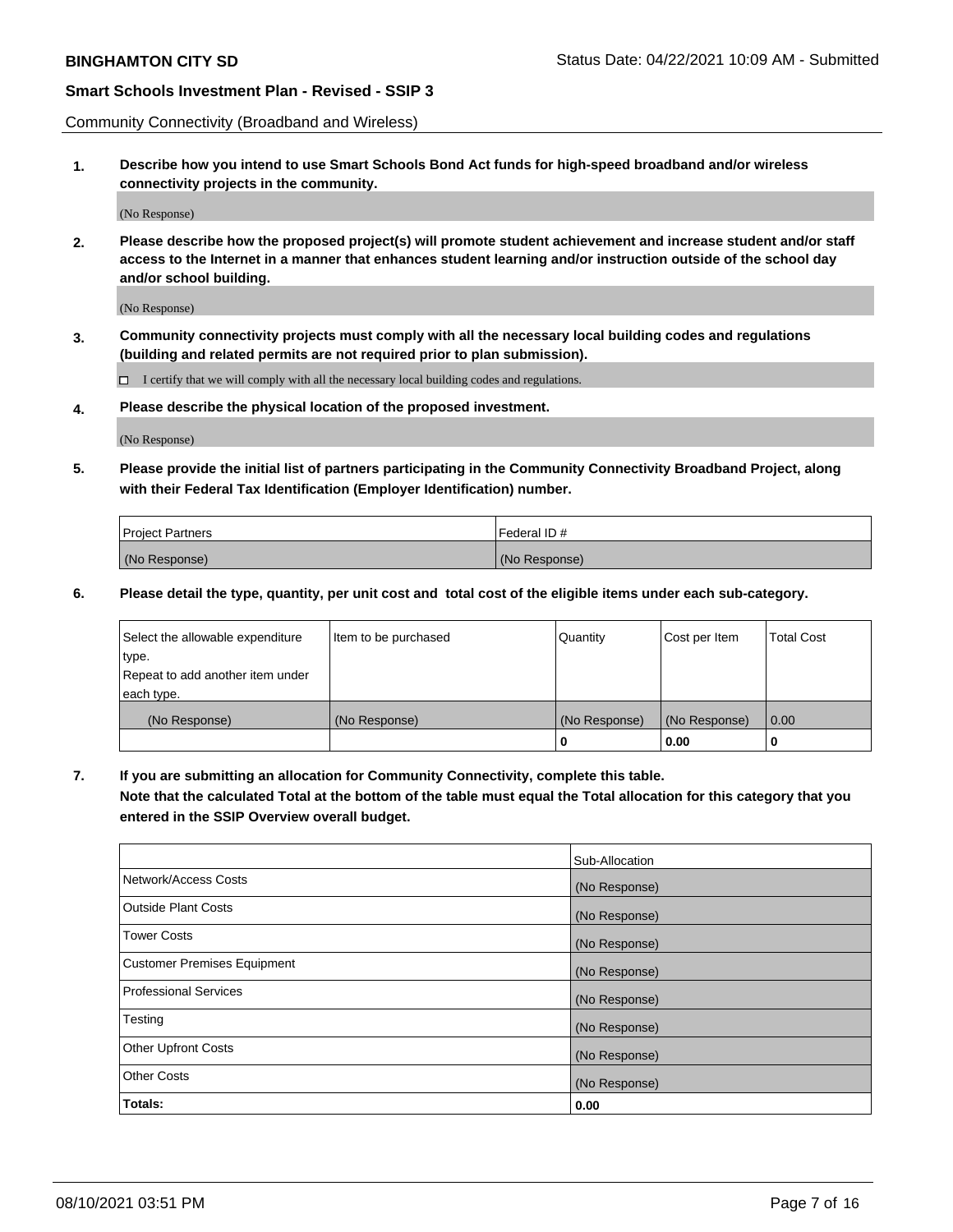#### Classroom Learning Technology

**1. In order for students and faculty to receive the maximum benefit from the technology made available under the Smart Schools Bond Act, their school buildings must possess sufficient connectivity infrastructure to ensure that devices can be used during the school day. Smart Schools Investment Plans must demonstrate that sufficient infrastructure that meets the Federal Communications Commission's 100 Mbps per 1,000 students standard currently exists in the buildings where new devices will be deployed, or is a planned use of a portion of Smart Schools Bond Act funds, or is under development through another funding source. Smart Schools Bond Act funds used for technology infrastructure or classroom technology investments must increase the number of school buildings that meet or exceed the minimum speed standard of 100 Mbps per 1,000 students and staff within 12 months. This standard may be met on either a contracted 24/7 firm service or a "burstable" capability. If the standard is met under the burstable criteria, it must be:**

**1. Specifically codified in a service contract with a provider, and**

**2. Guaranteed to be available to all students and devices as needed, particularly during periods of high demand, such as computer-based testing (CBT) periods.**

**Please describe how your district already meets or is planning to meet this standard within 12 months of plan submission.**

We already meet that required 100 MBPS per student standard. We currently have 10,000 MBPS connection for between 5000 and 6000 students.

- **1a. If a district believes that it will be impossible to meet this standard within 12 months, it may apply for a waiver of this requirement, as described on the Smart Schools website. The waiver must be filed and approved by SED prior to submitting this survey.**
	- By checking this box, you are certifying that the school district has an approved waiver of this requirement on file with the New York State Education Department.
- **2. Connectivity Speed Calculator (Required). If the district currently meets the required speed, enter "Currently Met" in the last box: Expected Date When Required Speed Will be Met.**

|                         | l Number of     | Required Speed | Current Speed in | Expected Speed | Expected Date                        |
|-------------------------|-----------------|----------------|------------------|----------------|--------------------------------------|
|                         | <b>Students</b> | l in Mbps      | l Mbps           | to be Attained | When Required                        |
|                         |                 |                |                  |                | Within 12 Months 1Speed Will be Met1 |
| <b>Calculated Speed</b> | 5.601           | 560.10         | 10000            | 10000          | <b>Already Met</b>                   |

**3. If the district wishes to have students and staff access the Internet from wireless devices within the school building, or in close proximity to it, it must first ensure that it has a robust Wi-Fi network in place that has sufficient bandwidth to meet user demand.**

**Please describe how you have quantified this demand and how you plan to meet this demand.**

We are requesting hardwired items - not based on Wi-Fi.

**4. All New York State public school districts are required to complete and submit an Instructional Technology Plan survey to the New York State Education Department in compliance with Section 753 of the Education Law and per Part 100.12 of the Commissioner's Regulations.**

**Districts that include educational technology purchases as part of their Smart Schools Investment Plan must have a submitted and approved Instructional Technology Plan survey on file with the New York State Education Department.**

- By checking this box, you are certifying that the school district has an approved Instructional Technology Plan survey on file with the New York State Education Department.
- **5. Describe the devices you intend to purchase and their compatibility with existing or planned platforms or systems. Specifically address the adequacy of each facility's electrical, HVAC and other infrastructure necessary to install and support the operation of the planned technology.**

We intend to install an additional interactive TV to each room in order to help our teachers address student needs. Each room currently has a Smartboard, however the projectors are aging and failing at an exponential rate and becoming to costly to fix and replace. There is already electrical and data ports installed in the vicinity of the new board installation as they are in proximity to the older boards.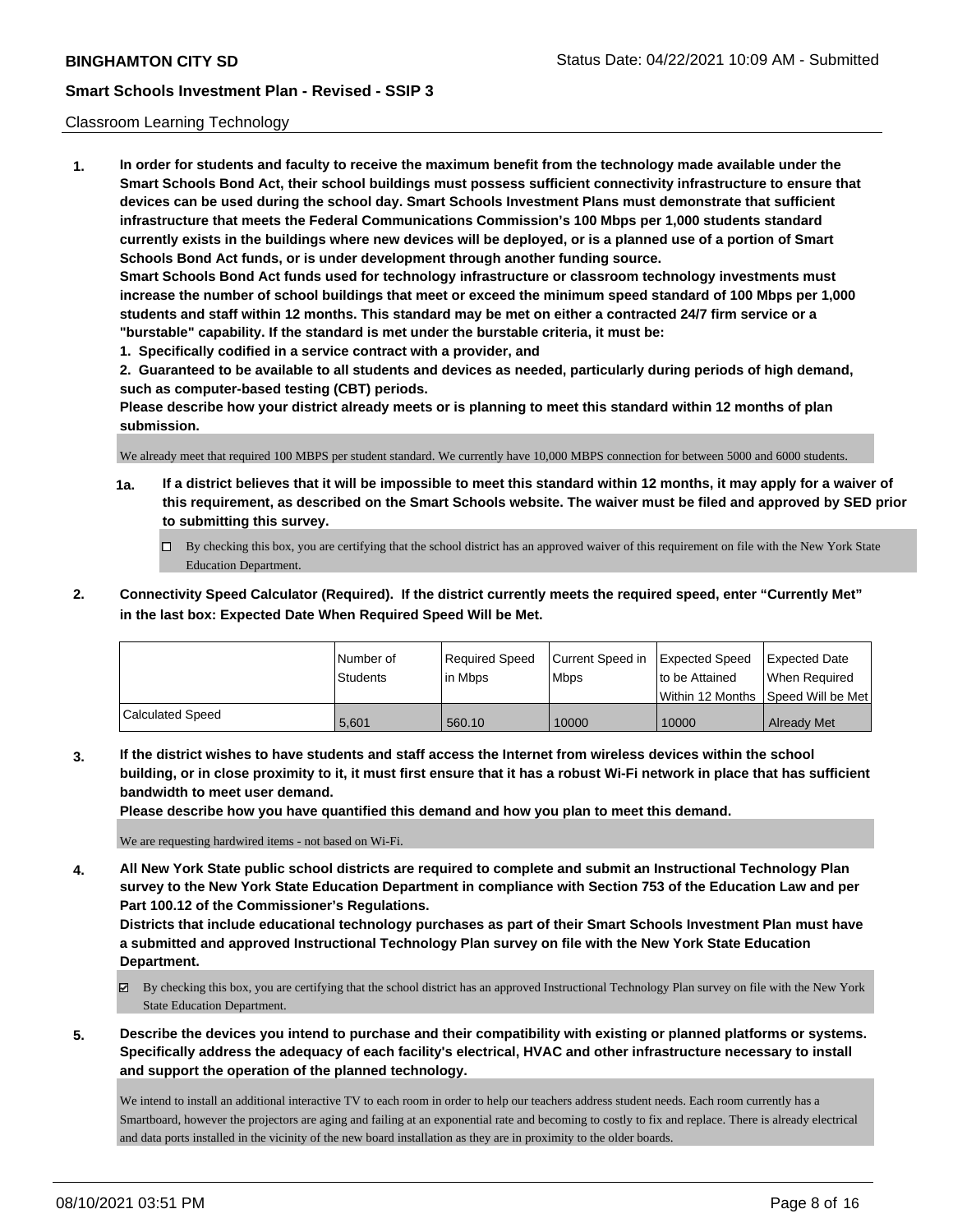#### Classroom Learning Technology

- **6. Describe how the proposed technology purchases will:**
	- **> enhance differentiated instruction;**
	- **> expand student learning inside and outside the classroom;**
	- **> benefit students with disabilities and English language learners; and**
	- **> contribute to the reduction of other learning gaps that have been identified within the district.**

**The expectation is that districts will place a priority on addressing the needs of students who struggle to succeed in a rigorous curriculum. Responses in this section should specifically address this concern and align with the district's Instructional Technology Plan (in particular Question 2 of E. Curriculum and Instruction: "Does the district's instructional technology plan address the needs of students with disabilities to ensure equitable access to instruction, materials and assessments?" and Question 3 of the same section: "Does the district's instructional technology plan address the provision of assistive technology specifically for students with disabilities to ensure access to and participation in the general curriculum?")**

**In addition, describe how the district ensures equitable access to instruction, materials and assessments and participation in the general curriculum for both SWD and English Language Learners/Multilingual Learners (ELL/MLL) students.**

**Please note: If this plan has been identified as a Remote Learning Plan to be submitted and reviewed on an expedited basis, the district should explain how this plan will facilitate remote and hybrid learning, in lieu of responding to the question above.**

These new displays in the classroom will benefit ELL and students with disabilities in a variety of ways.

- The clear and vibrant displays will make the content more visible for all learners. Projectors we currently have are dim and difficult to see. ELL students have communicated that visual strategies are beneficial and this allows quick sharing of images and ideas. The new boards and renewed training in how to use the features therin will encourage teachers to employ more visuals in their lessons.

- We are training all staff in all of the different collaborative features of the board, and in the hands-on interactive components in order to build more engaging lessons that will benefit all students, but particularly students with disabilities and ELL students.

- The screen sharing and casting capability allows the district to foster more student-centered learning with students able to share what they are working on on their own device. Upon installation of these boards we will be 1:1 K-12, all students having Chromebooks which will mimic the boards identically. This ability to cast their screen to the rest of the class will provide more opportunities for students with disabilities and ELLstudents to explain their thinking as well as provide and recieve peer feedback.

**7. Where appropriate, describe how the proposed technology purchases will enhance ongoing communication with parents and other stakeholders and help the district facilitate technology-based regional partnerships, including distance learning and other efforts.**

These interactive boards would be crucial in participating in distance learning. The region has looked into how to share resources, especially for areas where it is difficult finding certified instructors - this would allow us to participate in any cohort groups created - and many districts in the area are looking at this exact model to utilize as well.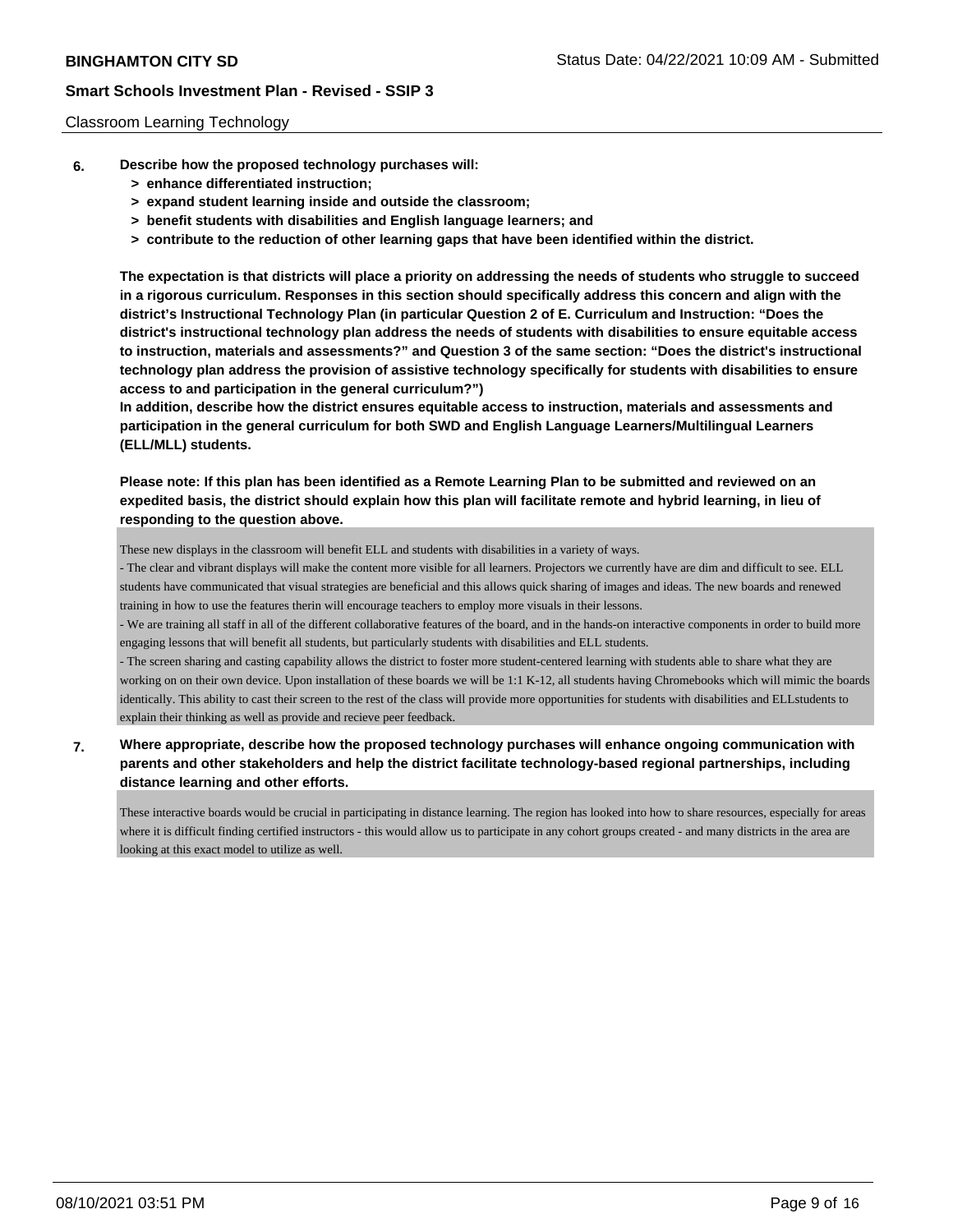#### Classroom Learning Technology

**8. Describe the district's plan to provide professional development to ensure that administrators, teachers and staff can employ the technology purchased to enhance instruction successfully.**

**Note: This response should be aligned and expanded upon in accordance with your district's response to Question 1 of F. Professional Development of your Instructional Technology Plan: "Please provide a summary of professional development offered to teachers and staff, for the time period covered by this plan, to support technology to enhance teaching and learning. Please include topics, audience and method of delivery within your summary."**

**Please note: If this plan has been identified as a Remote Learning Plan to be submitted and reviewed on an expedited basis, the district should provide a statement confirming that the district has provided or will provide professional development on these devices to its staff, in lieu of responding to the question above.**

Once the newer boards are installed, we have instructional technology integrator as well as instructional technology mentors who will offer a series of Professional Development to all district staff on utilizing these devices to best meet student needs. Topics would be things like; Promethean Board Basics, Taking Instruction to the Next Level using your Promethean Boards, Utilizing Collaboration Methods with your Classroom Promethean Boards, etc." Delivery would ideally be in person, but given the current climate it would most likely be a series of live offerings, as well as possible extension activities to try as homework and report back to the group.

- **9. Districts must contact one of the SUNY/CUNY teacher preparation programs listed on the document on the left side of the page that supplies the largest number of the district's new teachers to request advice on innovative uses and best practices at the intersection of pedagogy and educational technology.**
	- By checking this box, you certify that you have contacted the SUNY/CUNY teacher preparation program that supplies the largest number of your new teachers to request advice on these issues.

#### **9a. Please enter the name of the SUNY or CUNY Institution that you contacted.**

Binghamton University

**9b. Enter the primary Institution phone number.**

#### 6077774169

**9c. Enter the name of the contact person with whom you consulted and/or will be collaborating with on innovative uses of technology and best practices.**

Dr. Candace Mulcahy

- **10. To ensure the sustainability of technology purchases made with Smart Schools funds, districts must demonstrate a long-term plan to maintain and replace technology purchases supported by Smart Schools Bond Act funds. This sustainability plan shall demonstrate a district's capacity to support recurring costs of use that are ineligible for Smart Schools Bond Act funding such as device maintenance, technical support, Internet and wireless fees, maintenance of hotspots, staff professional development, building maintenance and the replacement of incidental items. Further, such a sustainability plan shall include a long-term plan for the replacement of purchased devices and equipment at the end of their useful life with other funding sources.**
	- $\boxtimes$  By checking this box, you certify that the district has a sustainability plan as described above.
- **11. Districts must ensure that devices purchased with Smart Schools Bond funds will be distributed, prepared for use, maintained and supported appropriately. Districts must maintain detailed device inventories in accordance with generally accepted accounting principles.**

By checking this box, you certify that the district has a distribution and inventory management plan and system in place.

**12. Please detail the type, quantity, per unit cost and total cost of the eligible items under each sub-category.**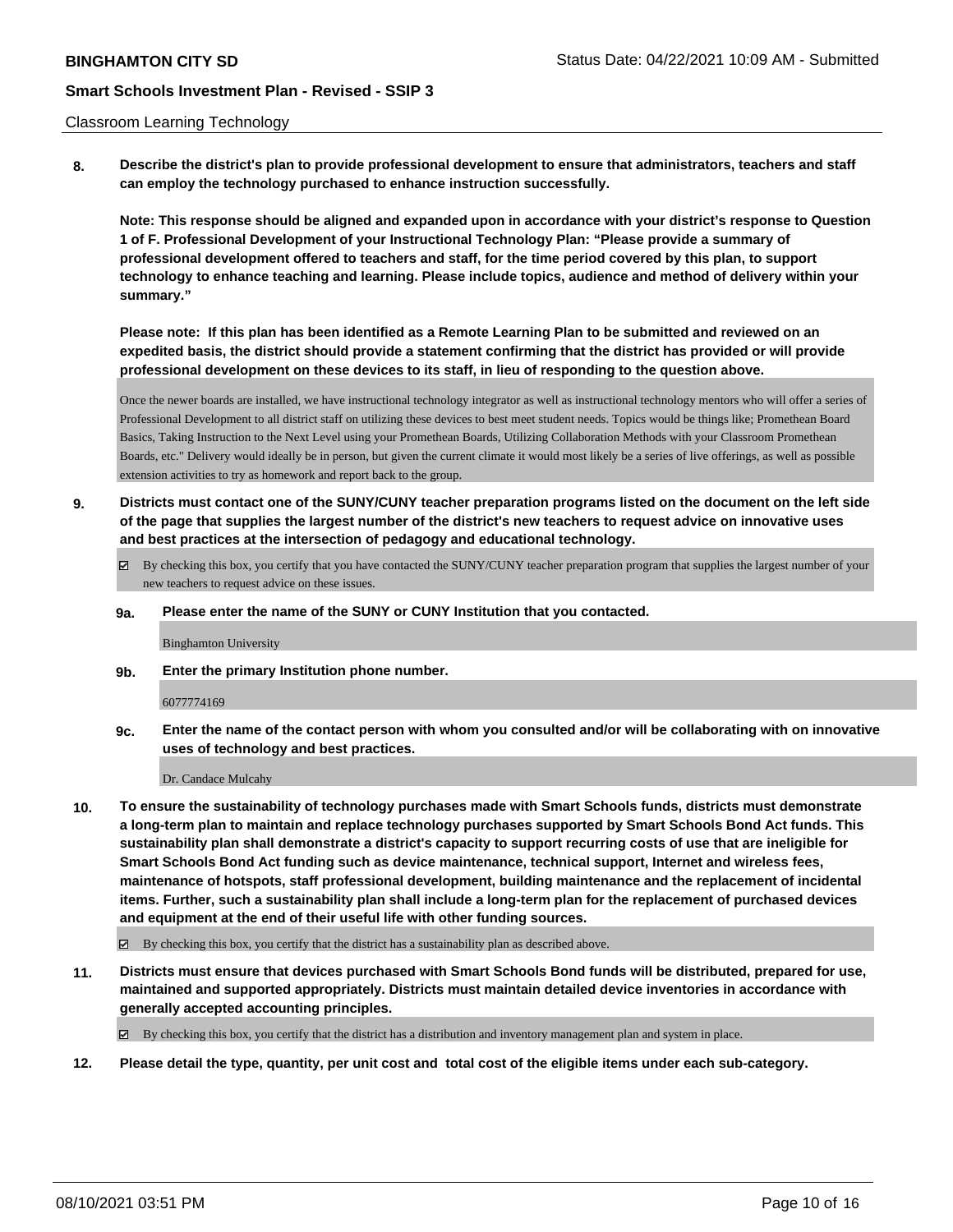Classroom Learning Technology

| Select the allowable expenditure          | Item to be Purchased            | Quantity | Cost per Item | <b>Total Cost</b> |
|-------------------------------------------|---------------------------------|----------|---------------|-------------------|
| type.<br>Repeat to add another item under |                                 |          |               |                   |
| each type.                                |                                 |          |               |                   |
| Interactive Whiteboards                   | <b>Promethean ActivPanel 75</b> | 527      | 3,550.00      | 1,870,850.00      |
| <b>Desktop Computers</b>                  | Promethean Chromebox            | 527      | 285.00        | 150,195.00        |
| Interactive Whiteboards                   | Height adjustable mount         | 276      | 650.00        | 179.400.00        |
| <b>Other Costs</b>                        | 5 Year On-Site Warranty         | 527      | 125.00        | 65,875.00         |
|                                           |                                 | 1,857    | 4,610.00      | 2,266,320         |

### **13. Final 2014-15 BEDS Enrollment to calculate Nonpublic Sharing Requirement (no changes allowed.)**

|            | l Public Enrollment | Nonpublic Enrollment | l Total Enrollment | l Nonpublic<br>l Percentage |
|------------|---------------------|----------------------|--------------------|-----------------------------|
| Enrollment | 5.601               | 510                  | 6.111.00           | 8.35                        |

# **14. If you are submitting an allocation for Classroom Learning Technology complete this table.**

|                          | Public School Sub-Allocation | <b>Estimated Nonpublic Loan</b><br>Amount<br>(Based on Percentage Above) | Estimated Total Public and<br>Nonpublic Sub-Allocation |
|--------------------------|------------------------------|--------------------------------------------------------------------------|--------------------------------------------------------|
| Interactive Whiteboards  | 2,050,250.00                 | 108,918.70                                                               | 2,159,168.70                                           |
| <b>Computer Servers</b>  | (No Response)                | 0.00                                                                     | 0.00                                                   |
| <b>Desktop Computers</b> | 150,195.00                   | 7,979.05                                                                 | 158,174.05                                             |
| <b>Laptop Computers</b>  | (No Response)                | 0.00                                                                     | 0.00                                                   |
| <b>Tablet Computers</b>  | (No Response)                | 0.00                                                                     | 0.00                                                   |
| <b>Other Costs</b>       | 65,875.00                    | 3,499.58                                                                 | 69,374.58                                              |
| Totals:                  | 2.266.320.00                 | 120.397                                                                  | 2,386,717                                              |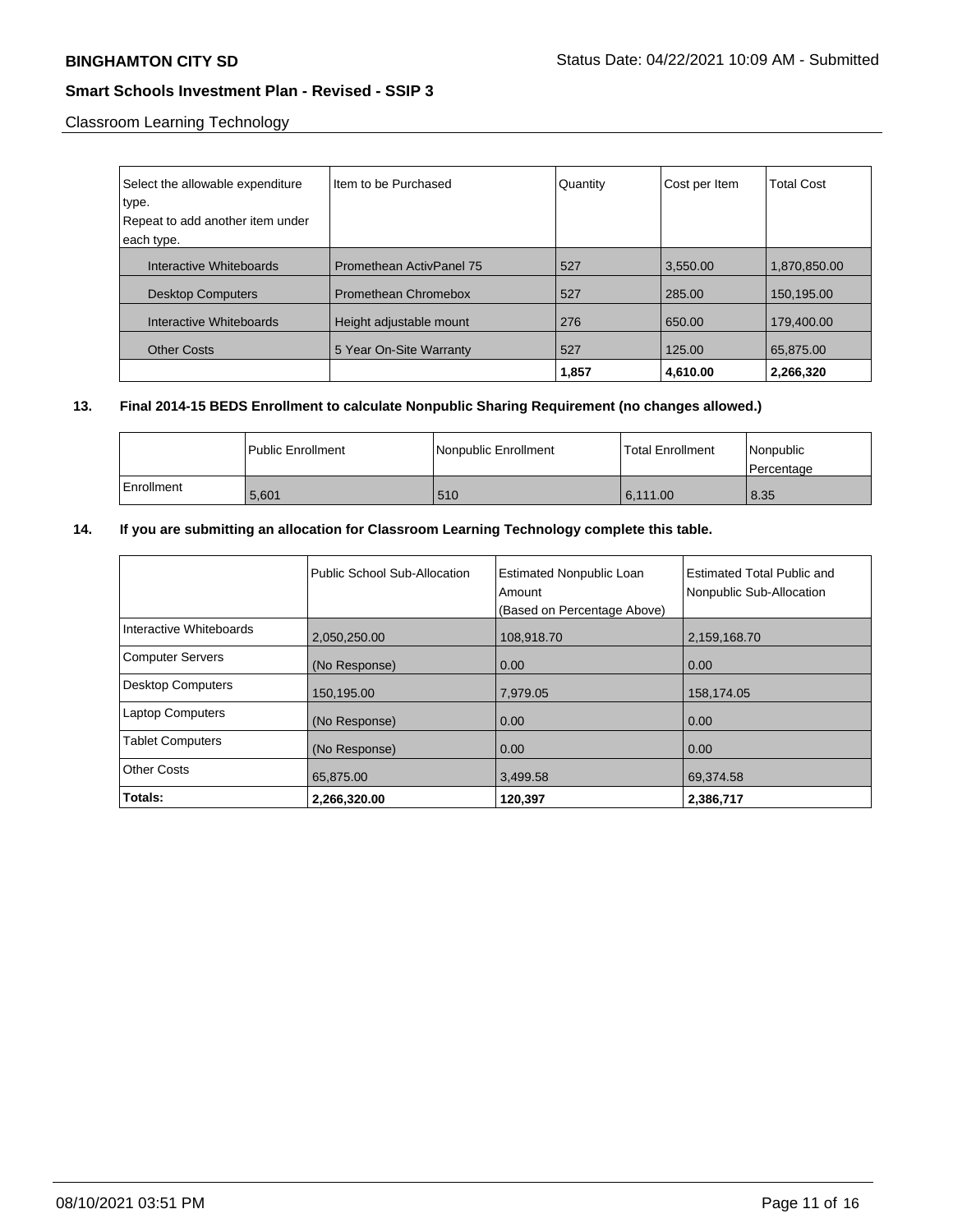#### Pre-Kindergarten Classrooms

**1. Provide information regarding how and where the district is currently serving pre-kindergarten students and justify the need for additional space with enrollment projections over 3 years.**

(No Response)

- **2. Describe the district's plan to construct, enhance or modernize education facilities to accommodate prekindergarten programs. Such plans must include:**
	- **Specific descriptions of what the district intends to do to each space;**
	- **An affirmation that new pre-kindergarten classrooms will contain a minimum of 900 square feet per classroom;**
	- **The number of classrooms involved;**
	- **The approximate construction costs per classroom; and**
	- **Confirmation that the space is district-owned or has a long-term lease that exceeds the probable useful life of the improvements.**

(No Response)

**3. Smart Schools Bond Act funds may only be used for capital construction costs. Describe the type and amount of additional funds that will be required to support ineligible ongoing costs (e.g. instruction, supplies) associated with any additional pre-kindergarten classrooms that the district plans to add.**

(No Response)

**4. All plans and specifications for the erection, repair, enlargement or remodeling of school buildings in any public school district in the State must be reviewed and approved by the Commissioner. Districts that plan capital projects using their Smart Schools Bond Act funds will undergo a Preliminary Review Process by the Office of Facilities Planning.**

**Please indicate on a separate row each project number given to you by the Office of Facilities Planning.**

| Project Number |  |
|----------------|--|
| (No Response)  |  |
|                |  |

**5. Please detail the type, quantity, per unit cost and total cost of the eligible items under each sub-category.**

| Select the allowable expenditure | Item to be purchased | Quantity      | Cost per Item | <b>Total Cost</b> |
|----------------------------------|----------------------|---------------|---------------|-------------------|
| type.                            |                      |               |               |                   |
| Repeat to add another item under |                      |               |               |                   |
| each type.                       |                      |               |               |                   |
| (No Response)                    | (No Response)        | (No Response) | (No Response) | 0.00              |
|                                  |                      | o             | 0.00          | u                 |

**6. If you have made an allocation for Pre-Kindergarten Classrooms, complete this table. Note that the calculated Total at the bottom of the table must equal the Total allocation for this category that you entered in the SSIP Overview overall budget.**

|                                          | Sub-Allocation |
|------------------------------------------|----------------|
| Construct Pre-K Classrooms               | (No Response)  |
| Enhance/Modernize Educational Facilities | (No Response)  |
| <b>Other Costs</b>                       | (No Response)  |
| Totals:                                  | 0.00           |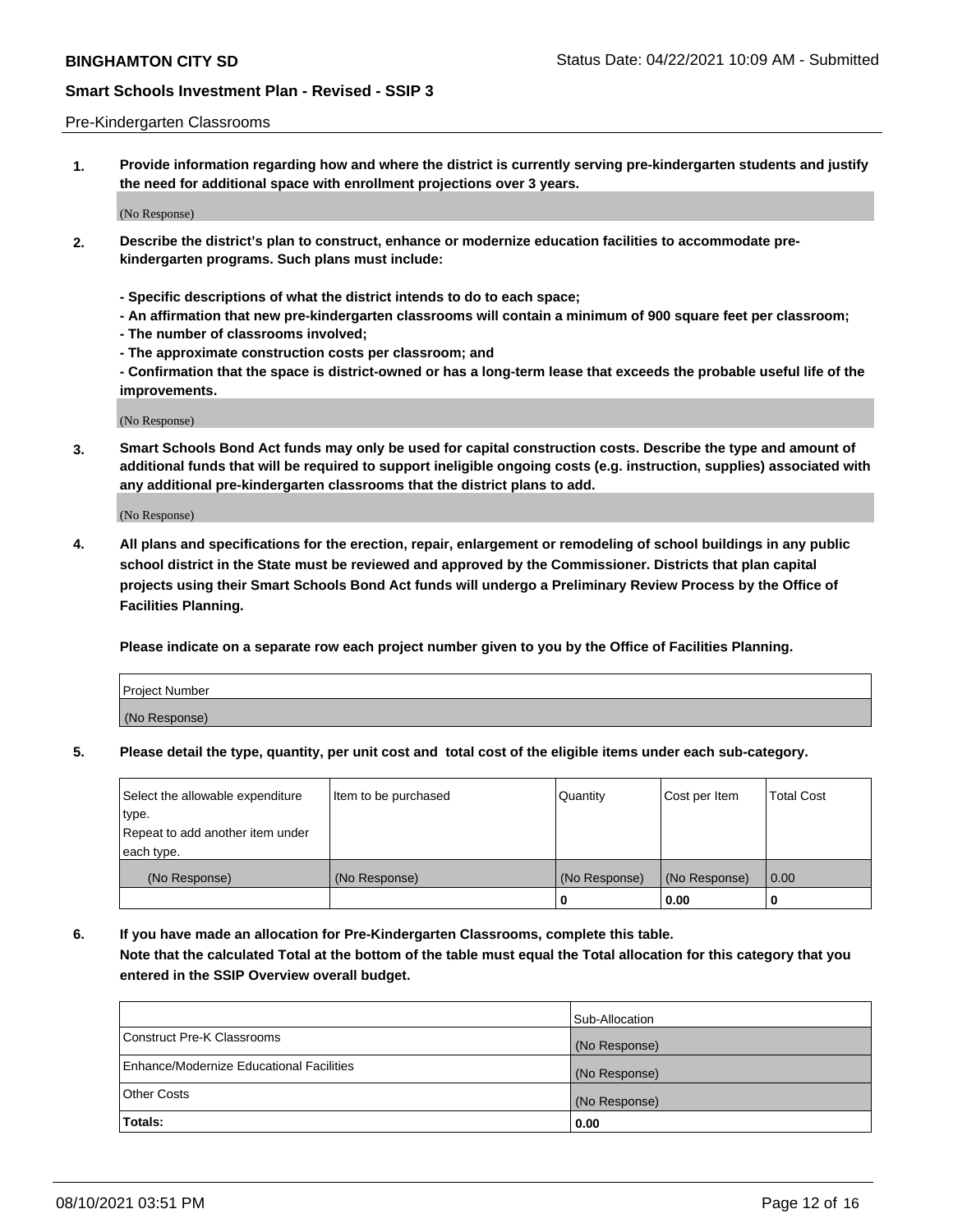Replace Transportable Classrooms

**1. Describe the district's plan to construct, enhance or modernize education facilities to provide high-quality instructional space by replacing transportable classrooms.**

(No Response)

**2. All plans and specifications for the erection, repair, enlargement or remodeling of school buildings in any public school district in the State must be reviewed and approved by the Commissioner. Districts that plan capital projects using their Smart Schools Bond Act funds will undergo a Preliminary Review Process by the Office of Facilities Planning.**

**Please indicate on a separate row each project number given to you by the Office of Facilities Planning.**

| Project Number |  |
|----------------|--|
|                |  |
|                |  |
|                |  |
|                |  |
| (No Response)  |  |
|                |  |
|                |  |
|                |  |

**3. For large projects that seek to blend Smart Schools Bond Act dollars with other funds, please note that Smart Schools Bond Act funds can be allocated on a pro rata basis depending on the number of new classrooms built that directly replace transportable classroom units.**

**If a district seeks to blend Smart Schools Bond Act dollars with other funds describe below what other funds are being used and what portion of the money will be Smart Schools Bond Act funds.**

(No Response)

**4. Please detail the type, quantity, per unit cost and total cost of the eligible items under each sub-category.**

| Select the allowable expenditure           | Item to be purchased | Quantity      | Cost per Item | <b>Total Cost</b> |
|--------------------------------------------|----------------------|---------------|---------------|-------------------|
| ∣type.<br>Repeat to add another item under |                      |               |               |                   |
| each type.                                 |                      |               |               |                   |
| (No Response)                              | (No Response)        | (No Response) | (No Response) | 0.00              |
|                                            |                      | 0             | 0.00          |                   |

**5. If you have made an allocation for Replace Transportable Classrooms, complete this table. Note that the calculated Total at the bottom of the table must equal the Total allocation for this category that you entered in the SSIP Overview overall budget.**

|                                                | Sub-Allocation |
|------------------------------------------------|----------------|
| Construct New Instructional Space              | (No Response)  |
| Enhance/Modernize Existing Instructional Space | (No Response)  |
| Other Costs                                    | (No Response)  |
| Totals:                                        | 0.00           |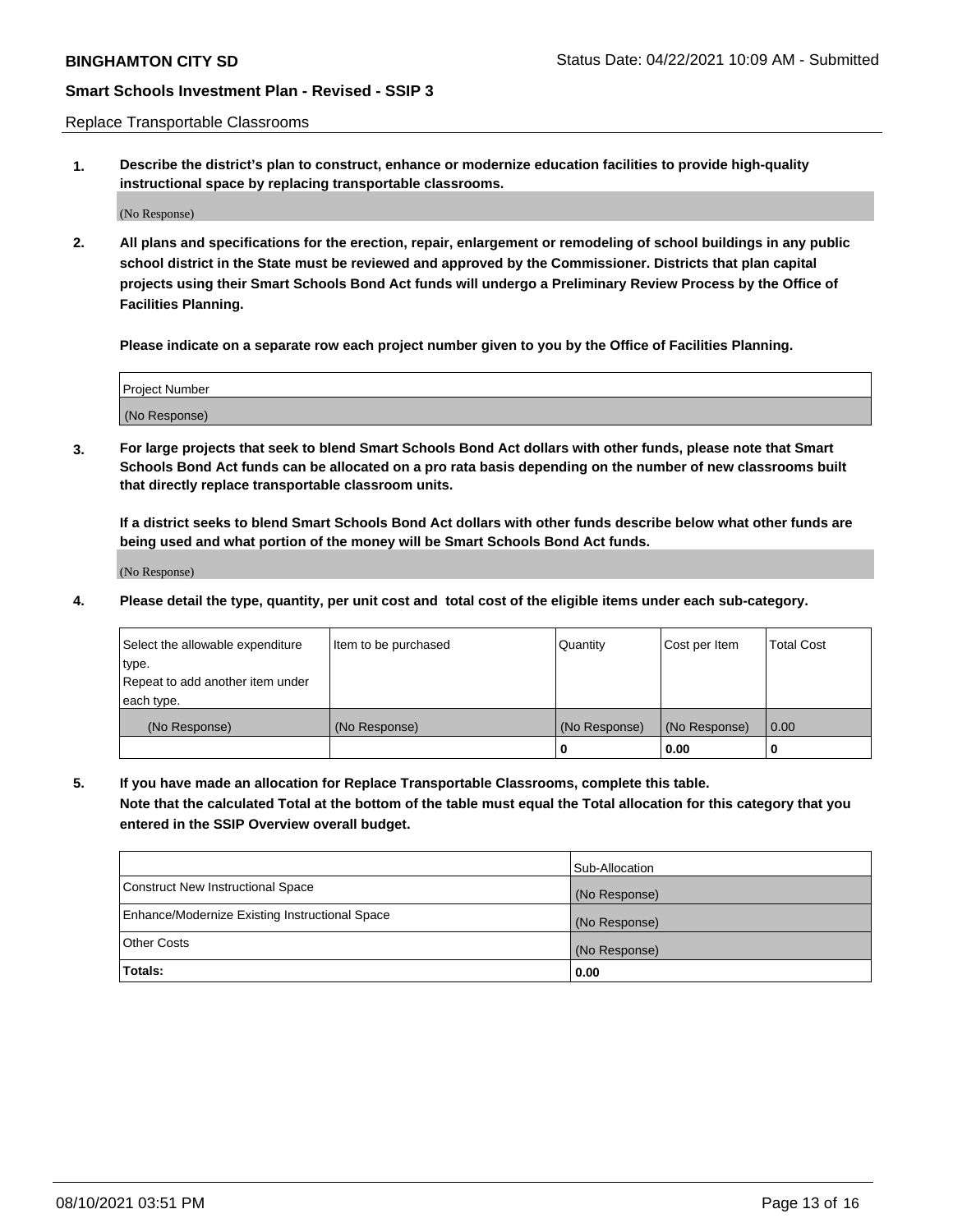High-Tech Security Features

**1. Describe how you intend to use Smart Schools Bond Act funds to install high-tech security features in school buildings and on school campuses.**

(No Response)

**2. All plans and specifications for the erection, repair, enlargement or remodeling of school buildings in any public school district in the State must be reviewed and approved by the Commissioner. Smart Schools plans with any expenditures in the High-Tech Security category require a project number from the Office of Facilities Planning. Districts must submit an SSBA LOI and receive project numbers prior to submitting the SSIP. As indicated on the LOI, some projects may be eligible for a streamlined review and will not require a building permit. Please indicate on a separate row each project number given to you by the Office of Facilities Planning.**

| <b>Project Number</b> |  |
|-----------------------|--|
| (No Response)         |  |

- **3. Was your project deemed eligible for streamlined Review?**
	- Yes
	- $\hfill \square$  No
- **4. Include the name and license number of the architect or engineer of record.**

| Name          | License Number |
|---------------|----------------|
| (No Response) | (No Response)  |

**5. Please detail the type, quantity, per unit cost and total cost of the eligible items under each sub-category.**

| Select the allowable expenditure | Item to be purchased | Quantity      | Cost per Item | <b>Total Cost</b> |
|----------------------------------|----------------------|---------------|---------------|-------------------|
| type.                            |                      |               |               |                   |
| Repeat to add another item under |                      |               |               |                   |
| each type.                       |                      |               |               |                   |
| (No Response)                    | (No Response)        | (No Response) | (No Response) | 0.00              |
|                                  |                      | 0             | 0.00          |                   |

**6. If you have made an allocation for High-Tech Security Features, complete this table.**

**Enter each Sub-category Public Allocation based on the the expenditures listed in Table #5.**

|                                                      | Sub-Allocation |
|------------------------------------------------------|----------------|
| Capital-Intensive Security Project (Standard Review) | (No Response)  |
| <b>Electronic Security System</b>                    | (No Response)  |
| <b>Entry Control System</b>                          | (No Response)  |
| Approved Door Hardening Project                      | (No Response)  |
| <b>Other Costs</b>                                   | (No Response)  |
| Totals:                                              | 0.00           |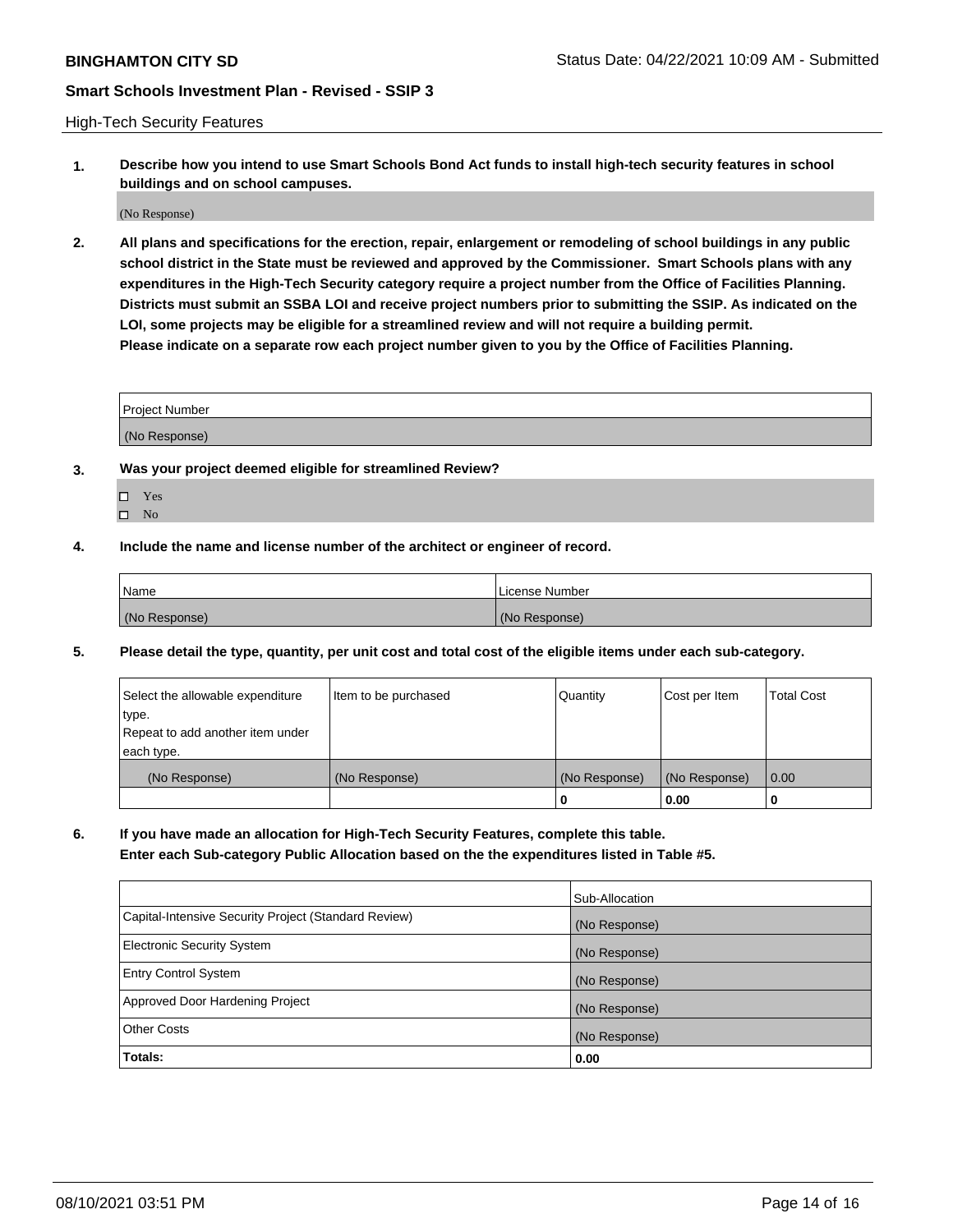Non-Public Schools

**1. Describe your plan to utilize SSBA funds to purchase devices and loan to the nonpublic schools within your district. Please specify what devices have been requested by the nonpublic schools. If the nonpublic schools have not finalized requests, the district should provide the date nonpublic schools will submit the request by.**

**Please note: If this plan has been identified as a Remote Learning Plan to be submitted and reviewed on an expedited basis, the district should state that they will reach out to the nonpublic schools upon submission of the application, in lieu of responding to the question above.**

The non-public schools would like to use their entire loanable amount to purchase interactive TV's. They will be using their entire amount to purchase the same type of TV we have chosen.

**2. A final Smart Schools Investment Plan cannot be approved until school authorities have adopted regulations specifying the date by which requests from nonpublic schools for the purchase and loan of Smart Schools Bond Act classroom technology must be received by the district.**

By checking this box, you certify that you have such a plan and associated regulations in place that have been made public.

**2a. Please enter the date each year nonpublic schools must request loanable items from the school district. This date cannot be earlier than June 1 of the previous school year.**

December 20

### **3. Final 2014-15 BEDS Enrollment to calculate Nonpublic Sharing Requirement (no changes allowed.)**

|            | <b>Public Enrollment</b> | l Nonpublic Enrollment | <b>Total Enrollment</b> | l Nonpublic Percentage |
|------------|--------------------------|------------------------|-------------------------|------------------------|
| Enrollment | 5.601                    | 510                    | 6.111.00                | 8.35                   |

### **4. Nonpublic Loan Calculator**

|                                                         | Loanable     | Loanable         | Additional       | Estimated | Previously | l Cumulative | Final Per  | l Final Total |
|---------------------------------------------------------|--------------|------------------|------------------|-----------|------------|--------------|------------|---------------|
|                                                         | School       | Classroom        | Nonpublic        | Per Pupil | Approved   | Per Pupil    | Pupil Loan | l Loan        |
|                                                         | Connectivity | Fechnology       | Loan             | Amount -  | Per Pupil  | l Loan       | i Amount - | Amount -      |
|                                                         |              |                  | (Optional)       | This Plan | Amount(s)  | Amount       | This Plan  | This Plan     |
| Required Nonpublic<br>Loan                              | 0.00         | 2,386,717.3<br>3 |                  | 250.00    | 13.93      | 250.00       | 236.07     | 120,397.33    |
| Final Adjusted Loan<br>- (If additional loan<br> funds) | 0.00         | 2,386,717.3<br>3 | (No<br>Response) | 250.00    | 13.93      | 250.00       | 236.07     | 120,397.33    |

# **5. Nonpublic Share**

|                                          | Final Per Pupil Amount | Final Nonpublic Loan Amount |
|------------------------------------------|------------------------|-----------------------------|
| Pending and Previously<br>Approved Plans | 13.93                  | 7,102.67                    |
| This Plan                                | 236.07                 | 120,397.33                  |
| Total                                    | 250.00                 | 127,500.00                  |

### **6. Distribution of Nonpublic Loan Amount by School**

| Nonpublic School Name               | 2018-19 K-12 Enrollment | Special Ed School? If Yes, not eligible |
|-------------------------------------|-------------------------|-----------------------------------------|
| <b>SETON CATHOLIC CENTRAL JR/SR</b> | 343                     | No.                                     |
| <b>HIGH</b>                         |                         |                                         |
| I ST JOHN SCHOOL                    | 141                     | No.                                     |

**7. Please detail the type, quantity and per unit cost of the eligible items under each sub-category.**